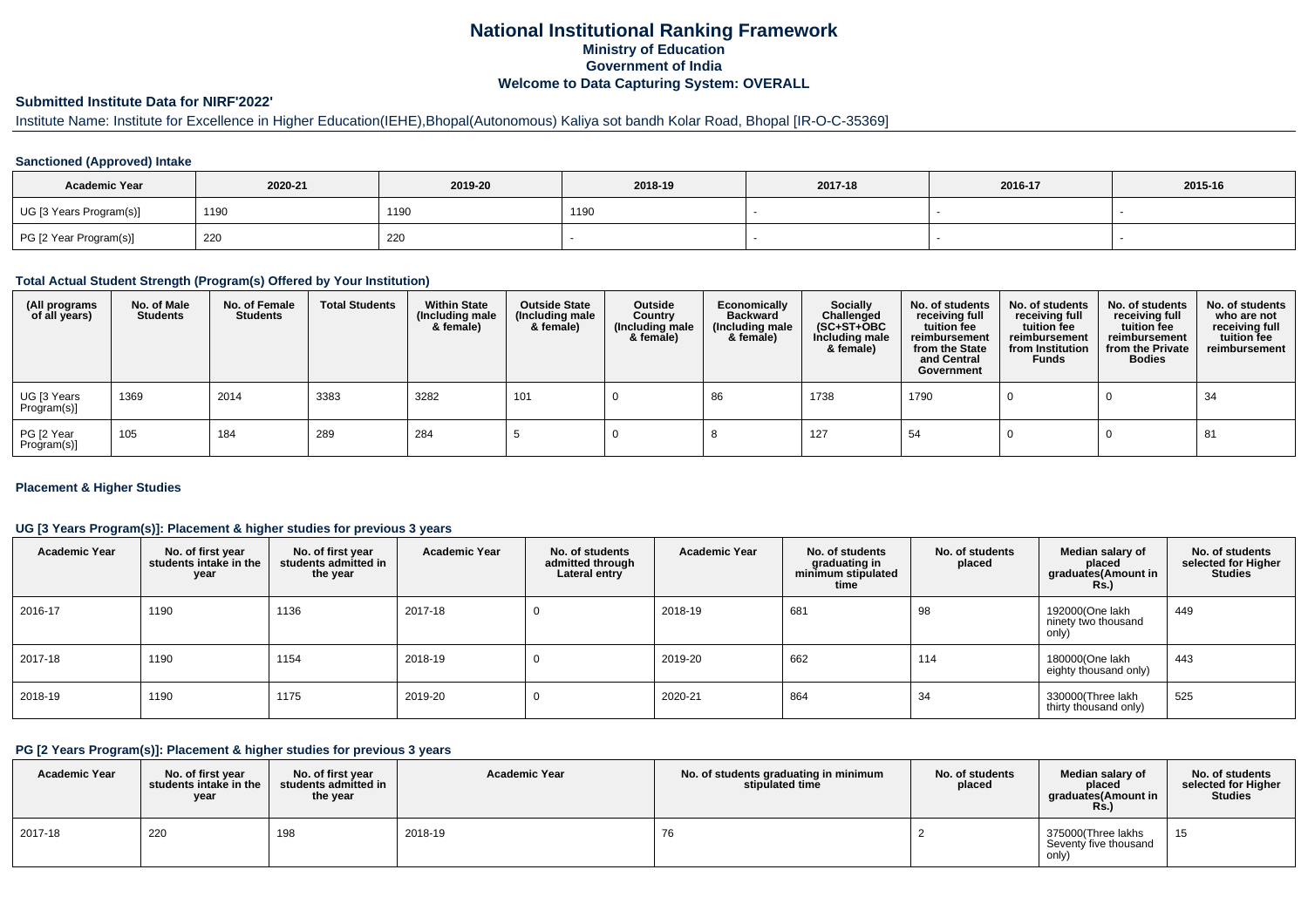| 2018-19 | 220 | 204 | 2019-20 | 114 | 1980000(Nineteen<br>lakhs eighty thousand<br>only) | $\overline{A}$ |
|---------|-----|-----|---------|-----|----------------------------------------------------|----------------|
| 2019-20 | 220 | 206 | 2020-21 | 120 | 800000(Eight lakhs<br>only)                        | 28             |

#### **Ph.D Student Details**

| Ph.D (Student pursuing doctoral program till 2020-21 Students admitted in the academic year 2020-21 should not be entered here.) |                                                                                                                                  |                                                            |                       |  |  |
|----------------------------------------------------------------------------------------------------------------------------------|----------------------------------------------------------------------------------------------------------------------------------|------------------------------------------------------------|-----------------------|--|--|
|                                                                                                                                  |                                                                                                                                  |                                                            | <b>Total Students</b> |  |  |
| Full Time                                                                                                                        |                                                                                                                                  | 54                                                         |                       |  |  |
| Part Time                                                                                                                        |                                                                                                                                  | $\mathbf{0}$                                               |                       |  |  |
|                                                                                                                                  |                                                                                                                                  | No. of Ph.D students graduated (including Integrated Ph.D) |                       |  |  |
|                                                                                                                                  | 2019-20                                                                                                                          | 2018-19                                                    |                       |  |  |
| Full Time                                                                                                                        | 16                                                                                                                               | 29                                                         | 22                    |  |  |
| Part Time                                                                                                                        |                                                                                                                                  |                                                            |                       |  |  |
|                                                                                                                                  | PG (Student pursuing MD/MS/DNB program till 2020-21 Students admitted in the academic year 2021 - 22 should not be entered here) |                                                            |                       |  |  |
|                                                                                                                                  | Number of students pursuing PG (MD/MS/DNB) program                                                                               |                                                            | $\bf{0}$              |  |  |
| No. of students Graduating in PG (MD/MS/DNB) program                                                                             |                                                                                                                                  |                                                            |                       |  |  |
| 2020-21                                                                                                                          | 2019-20                                                                                                                          | 2018-19                                                    |                       |  |  |
|                                                                                                                                  |                                                                                                                                  |                                                            |                       |  |  |

### **Online Education**

| 1. Does all programs/courses were completed on time.                                                        |  | No                                                                                                                               |  |  |  |  |
|-------------------------------------------------------------------------------------------------------------|--|----------------------------------------------------------------------------------------------------------------------------------|--|--|--|--|
| 2. Measures taken to complete the syllabus of courses and programs.                                         |  |                                                                                                                                  |  |  |  |  |
| 3. The period of delay in completion of syllabus (in months).                                               |  |                                                                                                                                  |  |  |  |  |
| 4. The period of delay in conducting exams (in months).                                                     |  |                                                                                                                                  |  |  |  |  |
| <b>Portal Name</b><br>No. of students offered online courses which have credit<br>transferred to transcript |  | Total no, of online courses which have credit transferred<br>Total no. of credits transferred to transcript<br>to the transcript |  |  |  |  |
| Swayam                                                                                                      |  |                                                                                                                                  |  |  |  |  |
| 5. No. of courses developed and available online on Swayam platform by your institution faculty             |  |                                                                                                                                  |  |  |  |  |

## **Financial Resources: Utilised Amount for the Capital expenditure for previous 3 years**

| <b>Academic Year</b>   | 2020-21                                                                 |                                                                                                      | 2018-19                                                                   |
|------------------------|-------------------------------------------------------------------------|------------------------------------------------------------------------------------------------------|---------------------------------------------------------------------------|
| <b>Utilised Amount</b> |                                                                         | <b>Utilised Amount</b>                                                                               | <b>Utilised Amount</b>                                                    |
|                        |                                                                         | Annual Capital Expenditure on Academic Activities and Resources (excluding expenditure on buildings) |                                                                           |
| Library                | 441525 (Four lakhs forty one thousand five hundred twenty five<br>only) | 226424 (Two lakh twenty six thousand four hundred twenty<br>four only                                | 384989 (Three lakh eighty four thousand nine hundred eighty<br>nine only) |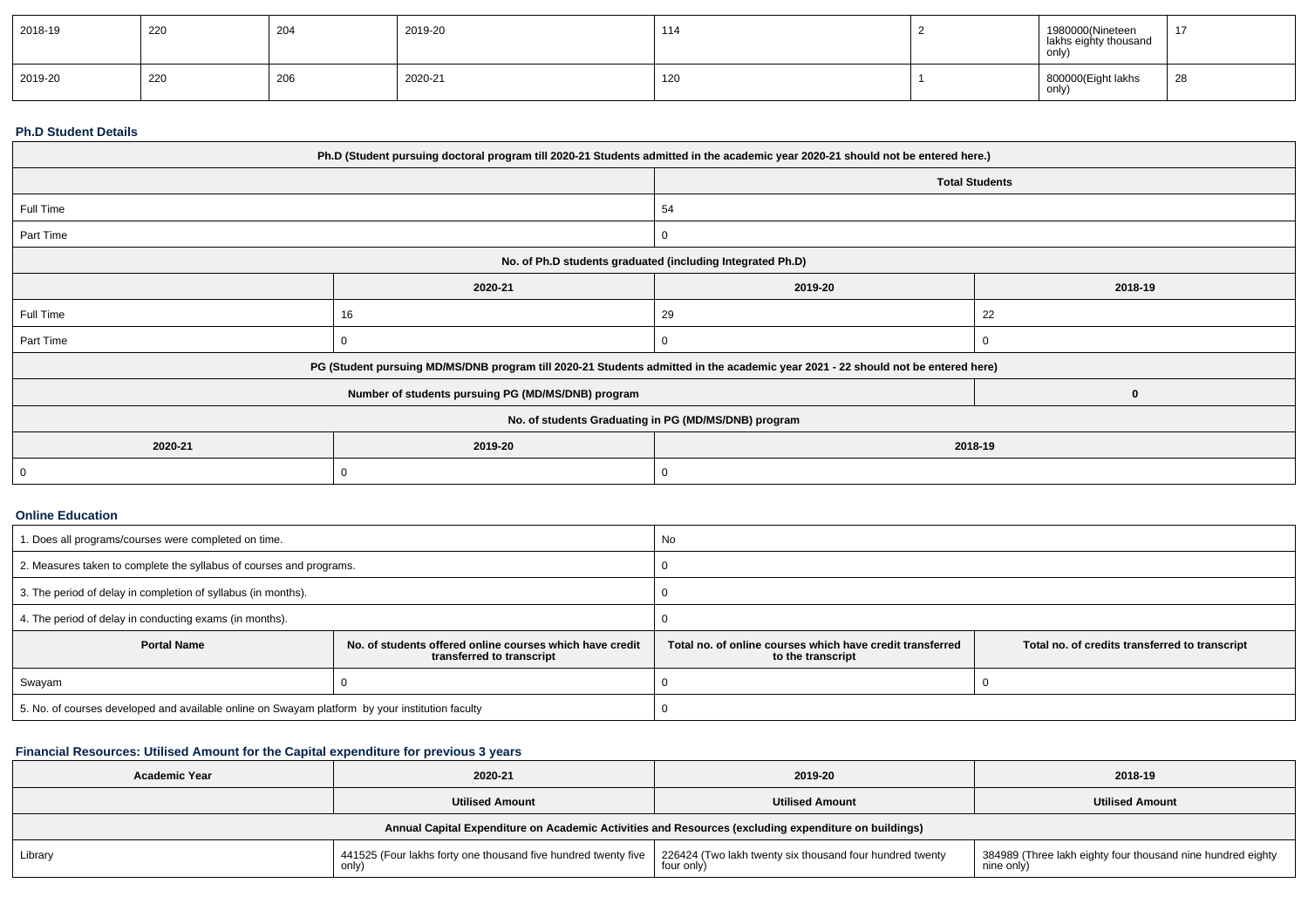| New Equipment for Laboratories                             | 1579606 (Fifteen lakh seventy nine thousand six hundred six | 644775 (Six lakhs forty four thousand seven hundred seventy | 2596557 (Twenty five lakhs ninety six thousand five hundred |
|------------------------------------------------------------|-------------------------------------------------------------|-------------------------------------------------------------|-------------------------------------------------------------|
|                                                            | only                                                        | five only)                                                  | fifty seven only)                                           |
| Engineering Workshops                                      | $0$ (zero)                                                  | $0$ (zero)                                                  | 0 (zero)                                                    |
| Other expenditure on creation of Capital Assets (excluding | 2378546 (Twenty lakhs sevemty eight thousand five hundred   | 606313 (Six lakh six thousand three hundred thirteen only)  | 3085871 (Thirty lakh eighty five thousand eight hundred     |
| expenditure on Land and Building)                          | forty six only)                                             |                                                             | seventy one only)                                           |

# **Financial Resources: Utilised Amount for the Operational expenditure for previous 3 years**

| <b>Academic Year</b>                                                                                                                                                                            | 2020-21                                                                                         | 2019-20                                                                                         | 2018-19                                                                                       |  |  |  |  |  |
|-------------------------------------------------------------------------------------------------------------------------------------------------------------------------------------------------|-------------------------------------------------------------------------------------------------|-------------------------------------------------------------------------------------------------|-----------------------------------------------------------------------------------------------|--|--|--|--|--|
|                                                                                                                                                                                                 | <b>Utilised Amount</b>                                                                          | <b>Utilised Amount</b>                                                                          | <b>Utilised Amount</b>                                                                        |  |  |  |  |  |
| <b>Annual Operational Expenditure</b>                                                                                                                                                           |                                                                                                 |                                                                                                 |                                                                                               |  |  |  |  |  |
| Salaries (Teaching and Non Teaching staff)                                                                                                                                                      | 184851486 (Eighteen crore forty eight lakhs fifty one thousand<br>four hundred eighty six only) | 193516732 (Nineteen crore thirty five lakhs sixteen thousand<br>seven hundred thirty two only)  | 109738684 (Ten crore ninety seven lakh thirty eight thousand<br>six hundred eighty four only) |  |  |  |  |  |
| Maintenance of Academic Infrastructure or consumables and<br>other running expenditures (excluding maintenance of hostels<br>and allied services, rent of the building, depreciation cost, etc) | 10940026 (One crore nine lakhs forty thousand twenty six only)                                  | 17838726 (One crore seventy eight lakhs thirty eight thousand<br>seven hundred twenty six only) | 22342440 (Two crore twenty three lakhs forty two thousand<br>four hundred forty only)         |  |  |  |  |  |
| Seminars/Conferences/Workshops                                                                                                                                                                  | 72634 (Seventy two thousand six hundred thirty four only)                                       | 16975 (Sixteen thousand nine hundred seventy five only)                                         | 0 (zero only)                                                                                 |  |  |  |  |  |

## **IPR**

| Calendar year            | 2020 | 2019 | 2018 |
|--------------------------|------|------|------|
| No. of Patents Published |      |      |      |
| No. of Patents Granted   |      |      |      |

## **Sponsored Research Details**

| <b>Financial Year</b>                    | 2020-21 | 2019-20                           | 2018-19                           |
|------------------------------------------|---------|-----------------------------------|-----------------------------------|
| Total no. of Sponsored Projects          |         |                                   |                                   |
| Total no. of Funding Agencies            |         |                                   |                                   |
| Total Amount Received (Amount in Rupees) |         | 265000                            | 265000                            |
| Amount Received in Words                 | Zero    | Two lakh sixty five thousand only | Two lakh sixty five thousand only |

## **Consultancy Project Details**

| <b>Financial Year</b>                    | 2020-21 | 2019-20 | 2018-19 |
|------------------------------------------|---------|---------|---------|
| Total no. of Consultancy Projects        |         |         |         |
| Total no. of Client Organizations        |         |         |         |
| Total Amount Received (Amount in Rupees) |         |         |         |
| Amount Received in Words                 | Zero    | Zero    | Zero    |

## **Executive Development Program/Management Development Programs**

| N Year<br><b>`</b> ∙ınanc.<br>. | 2020-21<br>the contract of the contract of | 2019-20 | 2018-19<br>_____ |
|---------------------------------|--------------------------------------------|---------|------------------|
|---------------------------------|--------------------------------------------|---------|------------------|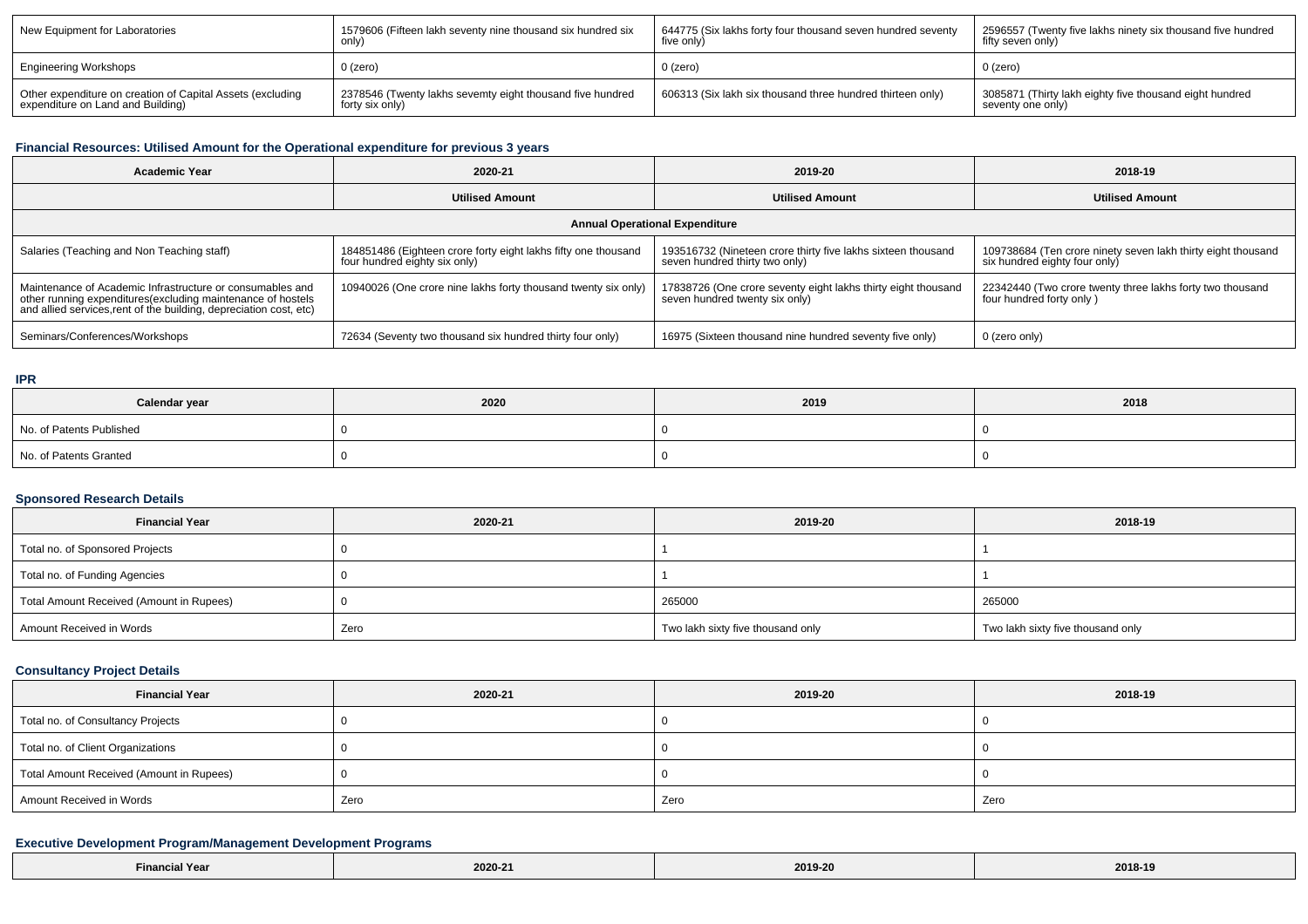| Total no. of Executive Development Programs/ Management<br>Development Programs   |      |      |      |
|-----------------------------------------------------------------------------------|------|------|------|
| Total no. of Participants                                                         |      |      |      |
| Total Annual Earnings (Amount in Rupees)(Excluding Lodging<br>& Boarding Charges) |      |      |      |
| Total Annual Earnings in Words                                                    | Zero | Zero | Zero |

## **PCS Facilities: Facilities of physically challenged students**

| 1. Do your institution buildings have Lifts/Ramps?                                                                                                         | Yes, more than 40% of the buildings |
|------------------------------------------------------------------------------------------------------------------------------------------------------------|-------------------------------------|
| 2. Do your institution have provision for walking aids, including wheelchairs and transportation from one building to another for<br>handicapped students? | No                                  |
| 3. Do your institution buildings have specially designed toilets for handicapped students?                                                                 | Not available                       |

## **Accreditation**

## **NBA Accreditation**

| 1. Does vour institute have a valid NBA Accreditation? | <b>NC</b> |
|--------------------------------------------------------|-----------|
|--------------------------------------------------------|-----------|

## **NAAC Accreditation**

| 1. Does your institute have a valid NAAC Accreditation? |            | <b>YES</b> |             |  |  |  |
|---------------------------------------------------------|------------|------------|-------------|--|--|--|
| Valid from                                              |            | Valid upto | <b>CGPA</b> |  |  |  |
| 14-09-2016                                              | 14-09-2022 |            | 3.10        |  |  |  |

## **Faculty Details**

| Srno           | <b>Name</b>            | Age | Designation | Gender | Qualification              | <b>Experience (In</b><br>Months) | <b>Currently working</b><br>with institution? | <b>Joining Date</b> | <b>Leaving Date</b>      | <b>Association type</b> |
|----------------|------------------------|-----|-------------|--------|----------------------------|----------------------------------|-----------------------------------------------|---------------------|--------------------------|-------------------------|
|                | Aayushi Sharma         | 25  | Other       | Female | <b>NET</b>                 | 10                               | Yes                                           | 04-11-2020          | --                       | Adhoc / Contractual     |
| $\overline{2}$ | Abhineet Gupta         | 30  | Other       | Male   | <b>NET</b>                 | 13                               | Yes                                           | 04-01-2019          | $\overline{\phantom{a}}$ | Adhoc / Contractual     |
| 3              | Aditi Shukla           | 30  | Other       | Female | <b>SET</b>                 | 78                               | Yes                                           | 15-01-2015          | $\overline{\phantom{a}}$ | Adhoc / Contractual     |
| 4              | Akash Bhushan<br>Dubey | 25  | Other       | Male   | <b>NET</b>                 | 8                                | Yes                                           | 10-12-2020          | $\overline{\phantom{a}}$ | Adhoc / Contractual     |
| 5              | Anaadi Mishra CA       | 29  | Other       | Male   | <b>NET</b>                 | 72                               | Yes                                           | 01-07-2018          | $\sim$                   | Adhoc / Contractual     |
| 6              | Anjana Yadav           | 37  | Other       | Female | M.Tech                     | 79                               | Yes                                           | 01-07-2014          | $\sim$                   | Adhoc / Contractual     |
|                | Ankit Goyanar          | 29  | Other       | Male   | <b>NET</b>                 | 40                               | Yes                                           | 10-11-2016          | $\overline{\phantom{a}}$ | Adhoc / Contractual     |
| 8              | Ankita Sharma          | 35  | Other       | Female | M.A.(Political<br>Science) | 9                                | Yes                                           | 06-03-2021          | $\overline{\phantom{a}}$ | Adhoc / Contractual     |
| 9              | Anu Thakur             | 35  | Other       | Female | <b>NET</b>                 | 35                               | Yes                                           | 09-07-2018          | $\sim$                   | Adhoc / Contractual     |
| 10             | Archana Singh          | 35  | Other       | Female | M.Sc.                      | 80                               | No                                            | 08-07-2011          | 25-05-2021               | Adhoc / Contractual     |
| 11             | Arun                   | 26  | Other       | Male   | <b>NET</b>                 | 23                               | Yes                                           | 12-09-2019          | $\overline{\phantom{a}}$ | Adhoc / Contractual     |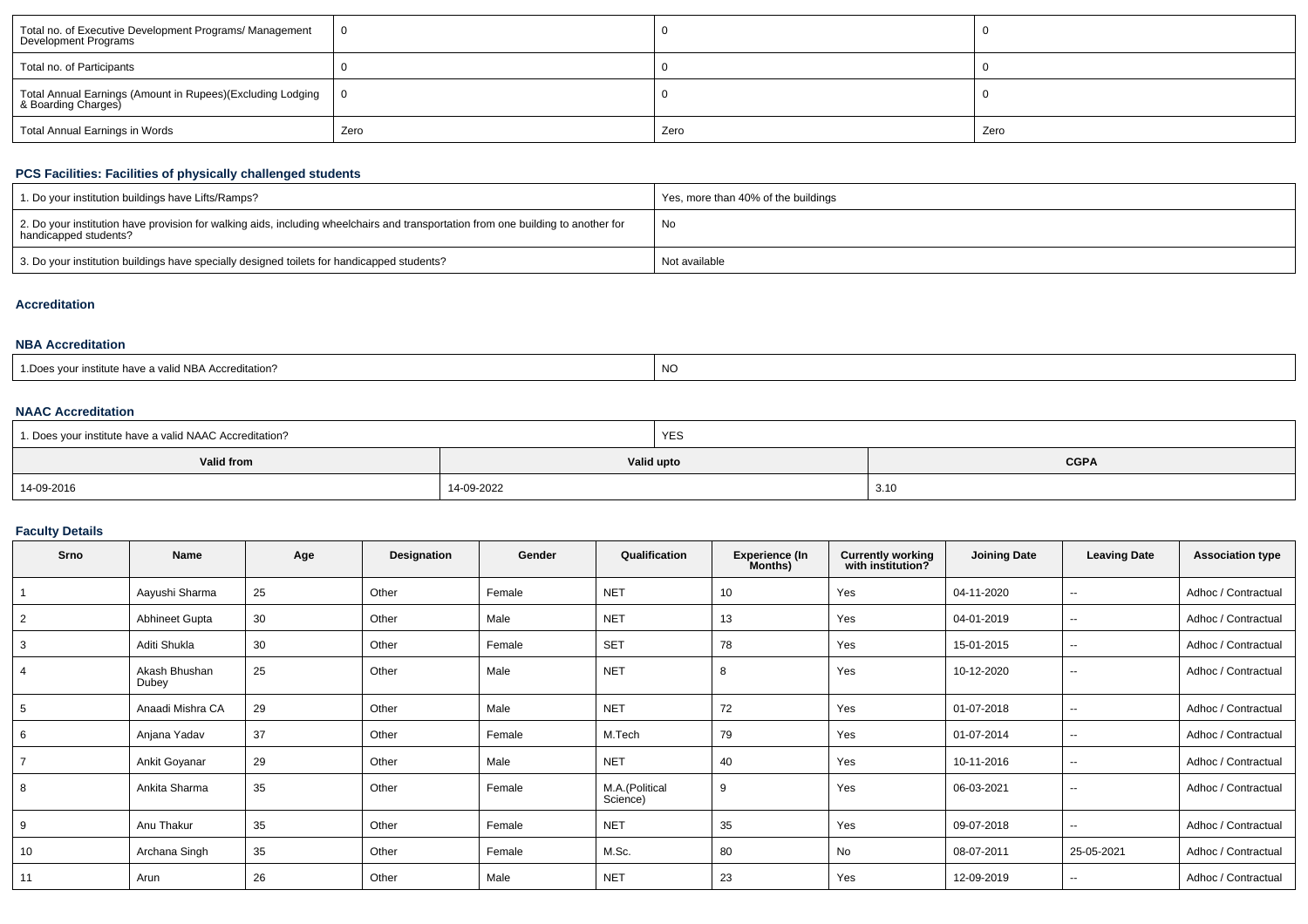| 12 | Ashish Kumar Soni            | 32     | Other                      | Male   | <b>NET</b> | 48  | No  | 29-08-2016 | 25-05-2021               | Adhoc / Contractual |
|----|------------------------------|--------|----------------------------|--------|------------|-----|-----|------------|--------------------------|---------------------|
| 13 | Bharti Ojha                  | 33     | Other                      | Female | M. Phil    | 45  | Yes | 04-07-2011 |                          | Adhoc / Contractual |
| 14 | Chandrabhan Tiwari           | 56     | Other                      | Male   | M. Phil    | 45  | Yes | 21-12-2016 | $\sim$                   | Adhoc / Contractual |
| 15 | Deepak Chaurasia             | 32     | Other                      | Male   | <b>SET</b> | 8   | Yes | 06-11-2020 | $\overline{\phantom{a}}$ | Adhoc / Contractual |
| 16 | Dr Aarti Dubey               | 61     | Associate Professor        | Female | Ph.D       | 403 | Yes | 17-06-2015 | $\sim$                   | Regular             |
| 17 | Dr Aarti Shrivastav          | 60     | <b>Assistant Professor</b> | Female | Ph.D       | 359 | Yes | 09-06-2011 | $\sim$                   | Regular             |
| 18 | Dr Ajay Kumar<br>Mishra      | 61     | Professor                  | Male   | Ph.D       | 466 | Yes | 11-11-2005 | $\sim$                   | Regular             |
| 19 | Dr Ajay Prakash<br>Khare     | 58     | Professor                  | Male   | Ph.D       | 328 | Yes | 02-12-2019 | $\sim$                   | Regular             |
| 20 | Dr AK Bhardwaj               | 54     | Professor                  | Male   | Ph.D       | 333 | Yes | 15-06-2015 | $\sim$                   | Regular             |
| 21 | Dr Akanksha<br>Sharma        | 38     | Other                      | Female | Ph.D       | 116 | Yes | 03-07-2006 | $\overline{\phantom{a}}$ | Adhoc / Contractual |
| 22 | Dr Alka Singh                | 36     | Other                      | Female | Ph.D       | 16  | Yes | 27-12-2019 | $\overline{\phantom{a}}$ | Adhoc / Contractual |
| 23 | Dr Alok Kumar<br>Rastogi     | 61     | Professor                  | Male   | Ph.D       | 438 | Yes | 10-11-2008 | $\sim$                   | Regular             |
| 24 | Dr Amarjeet Singh<br>Saluja  | 51     | <b>Assistant Professor</b> | Male   | Ph.D       | 333 | Yes | 29-06-2015 | $\overline{\phantom{a}}$ | Regular             |
| 25 | Dr Amit Jain                 | 52     | Associate Professor        | Male   | Ph.D       | 334 | Yes | 24-12-2018 | $\sim$                   | Regular             |
| 26 | Dr Anita<br>Deshpandey       | 60     | Professor                  | Female | Ph.D       | 440 | Yes | 28-05-2009 | $\sim$                   | Regular             |
| 27 | Dr Anita Shinde              | 62     | Professor                  | Female | Ph.D       | 443 | Yes | 20-09-2013 | $\sim$                   | Regular             |
| 28 | Dr Anjali Acharya            | 58     | Professor                  | Female | Ph.D       | 408 | Yes | 03-12-2007 | --                       | Regular             |
| 29 | Dr Anjali Jain               | 61     | Professor                  | Female | Ph.D       | 432 | Yes | 08-10-2013 | $\sim$                   | Regular             |
| 30 | Dr Anshu Saluja              | 32     | Assistant Professor        | Female | Ph.D       | 24  | Yes | 24-09-2021 | $\overline{\phantom{a}}$ | Regular             |
| 31 | Dr Anuj Hundet               | 58     | Professor                  | Male   | Ph.D       | 427 | Yes | 27-06-2015 | $\sim$                   | Regular             |
| 32 | Dr Anupam Shukla             | 59     | Professor                  | Female | Ph.D       | 312 | Yes | 24-06-2010 | $\sim$                   | Regular             |
| 33 | Dr Ashok Kumar<br>Chaturvedi | 55     | Professor                  | Male   | Ph.D       | 368 | Yes | 29-06-2015 | $\sim$                   | Regular             |
| 34 | Dr Balwinder Kaur            | 33     | Other                      | Female | Ph.D       | 18  | Yes | 08-01-2020 | $\sim$                   | Adhoc / Contractual |
| 35 | Dr Benoy Kumar<br>Sinha      | 55     | Professor                  | Male   | Ph.D       | 333 | Yes | 27-06-2015 |                          | Regular             |
| 36 | Dr C Anitha                  | 55     | <b>Assistant Professor</b> | Female | Ph.D       | 380 | Yes | 17-06-2015 | $\overline{\phantom{a}}$ | Regular             |
| 37 | Dr Chanda Jain               | 63     | Professor                  | Female | Ph.D       | 463 | Yes | 19-09-2013 | $\overline{\phantom{a}}$ | Regular             |
| 38 | Dr Debopriya Dey             | $36\,$ | Other                      | Female | Ph.D       | 72  | Yes | 24-12-2011 | $\overline{\phantom{a}}$ | Adhoc / Contractual |
| 39 | Dr Deepika Gupta             | 51     | Other                      | Female | Ph.D       | 35  | Yes | 14-07-2018 | $\overline{\phantom{a}}$ | Adhoc / Contractual |
| 40 | Dr Dhruv Kant<br>Gangwar     | 48     | Other                      | Male   | Ph.D       | 120 | Yes | 14-01-2014 | $\overline{\phantom{a}}$ | Adhoc / Contractual |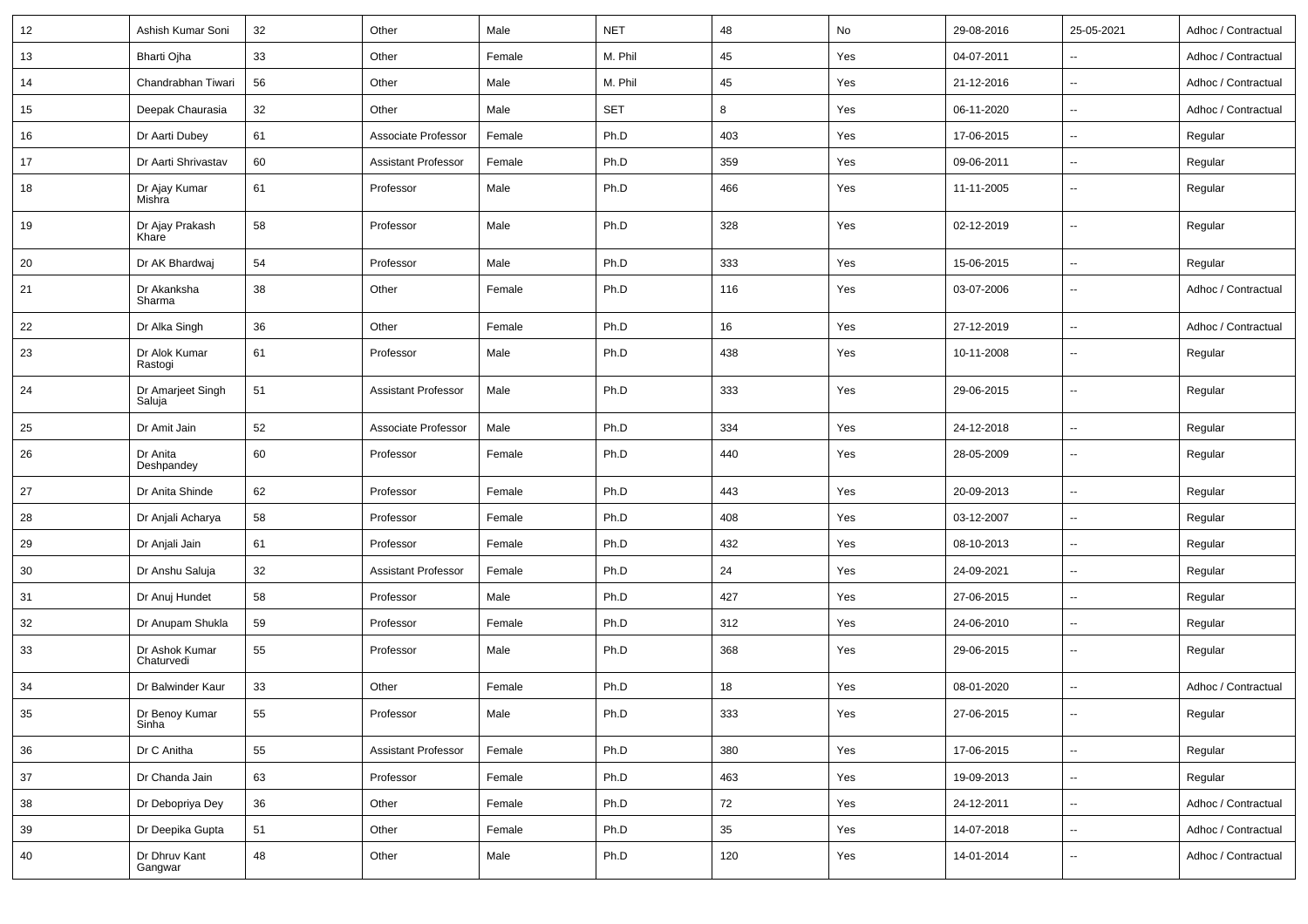| 41 | Dr Dinesh Kumar<br>Gupta   | 59 | Professor                  | Male   | Ph.D | 468 | Yes | 13-06-2015 | $\overline{\phantom{a}}$ | Regular             |
|----|----------------------------|----|----------------------------|--------|------|-----|-----|------------|--------------------------|---------------------|
| 42 | Dr Geeta Ahirwar           | 35 | Other                      | Female | Ph.D | 14  | Yes | 22-01-2020 | $\overline{\phantom{a}}$ | Adhoc / Contractual |
| 43 | Dr Gyan Singh<br>Gautam    | 63 | Professor                  | Male   | Ph.D | 453 | Yes | 23-06-2015 | $\overline{\phantom{a}}$ | Regular             |
| 44 | Dr Harihar Basant<br>Gupta | 58 | Professor                  | Male   | Ph.D | 398 | Yes | 05-10-2013 | $\overline{\phantom{a}}$ | Regular             |
| 45 | Dr HK GARG                 | 52 | Professor                  | Male   | Ph.D | 334 | Yes | 09-02-2021 | $\overline{\phantom{a}}$ | Regular             |
| 46 | Dr Indira Barman           | 54 | Associate Professor        | Female | Ph.D | 329 | Yes | 27-06-2015 | ÷.                       | Regular             |
| 47 | Dr Indu Pandey             | 58 | Professor                  | Female | Ph.D | 443 | Yes | 15-06-2004 | $\overline{\phantom{a}}$ | Regular             |
| 48 | Dr Jaya Sharma             | 60 | <b>Assistant Professor</b> | Female | Ph.D | 380 | Yes | 18-06-2015 | $\overline{\phantom{a}}$ | Regular             |
| 49 | Dr Jyoti Kaurav            | 34 | Other                      | Female | Ph.D | 18  | Yes | 26-12-2019 | $\sim$                   | Adhoc / Contractual |
| 50 | Dr Jyoti<br>Raghuwanshi    | 35 | Other                      | Female | Ph.D | 40  | Yes | 16-01-2018 | $\overline{\phantom{a}}$ | Adhoc / Contractual |
| 51 | Dr jyoti Saxena            | 58 | Professor                  | Female | Ph.D | 432 | Yes | 17-06-2015 | $\overline{\phantom{a}}$ | Regular             |
| 52 | Dr Kalpana Mallik          | 63 | Associate Professor        | Female | Ph.D | 438 | Yes | 03-04-2004 | ⊶.                       | Regular             |
| 53 | Dr Mahendra<br>Singhai     | 55 | Professor                  | Male   | Ph.D | 333 | Yes | 18-06-2015 | ÷.                       | Regular             |
| 54 | Dr Mahipal Singh<br>Yadav  | 53 | Professor                  | Male   | Ph.D | 315 | Yes | 25-06-2015 | $\overline{\phantom{a}}$ | Regular             |
| 55 | Dr Makhan Singh<br>Chauhan | 56 | Professor                  | Male   | Ph.D | 328 | Yes | 19-06-2015 | $\overline{\phantom{a}}$ | Regular             |
| 56 | Dr Manish Sharma           | 54 | Professor                  | Male   | Ph.D | 327 | Yes | 25-07-2015 | $\overline{\phantom{a}}$ | Regular             |
| 57 | Dr Manju Singh             | 55 | Other                      | Female | Ph.D | 84  | Yes | 02-07-2009 | $\overline{\phantom{a}}$ | Adhoc / Contractual |
| 58 | Dr Manoj Kumar<br>Shukla   | 62 | Professor                  | Male   | Ph.D | 432 | Yes | 20-06-2015 | $\overline{\phantom{a}}$ | Regular             |
| 59 | Dr Masarrat<br>Mehandi     | 44 | Other                      | Female | Ph.D | 39  | Yes | 19-09-2018 | $\overline{\phantom{a}}$ | Adhoc / Contractual |
| 60 | Dr Meghna Dubey            | 44 | Other                      | Female | Ph.D | 44  | Yes | 01-09-2017 | $\overline{\phantom{a}}$ | Adhoc / Contractual |
| 61 | Dr Mekhala<br>Bajpayee     | 35 | Other                      | Female | Ph.D | 22  | Yes | 09-09-2019 | $\overline{\phantom{a}}$ | Adhoc / Contractual |
| 62 | Dr Mukesh Jain             | 61 | Professor                  | Male   | Ph.D | 466 | Yes | 20-06-2015 | $\overline{\phantom{a}}$ | Regular             |
| 63 | Dr Neelam Dwivedi          | 55 | <b>Assistant Professor</b> | Female | Ph.D | 403 | Yes | 20-11-2018 | $\overline{\phantom{a}}$ | Regular             |
| 64 | Dr Neelam<br>Kushwaha      | 45 | Other                      | Female | Ph.D | 14  | Yes | 10-11-2020 | $\overline{\phantom{a}}$ | Adhoc / Contractual |
| 65 | Dr Nidhi Chauhan           | 33 | <b>Assistant Professor</b> | Female | Ph.D | 45  | Yes | 26-09-2020 | щ.                       | Regular             |
| 66 | Dr Nidhi Parashar          | 34 | Other                      | Female | Ph.D | 123 | Yes | 01-07-2010 | щ.                       | Adhoc / Contractual |
| 67 | Dr Nimra Saleem            | 29 | Other                      | Female | Ph.D | 42  | Yes | 29-08-2016 | $\overline{\phantom{a}}$ | Adhoc / Contractual |
| 68 | Dr Nitya Ranjan Das        | 60 | Professor                  | Male   | Ph.D | 439 | Yes | 22-07-2012 | н,                       | Regular             |
| 69 | Dr Pankaja Shukla          | 64 | Professor                  | Female | Ph.D | 491 | Yes | 05-08-2002 | $\overline{\phantom{a}}$ | Regular             |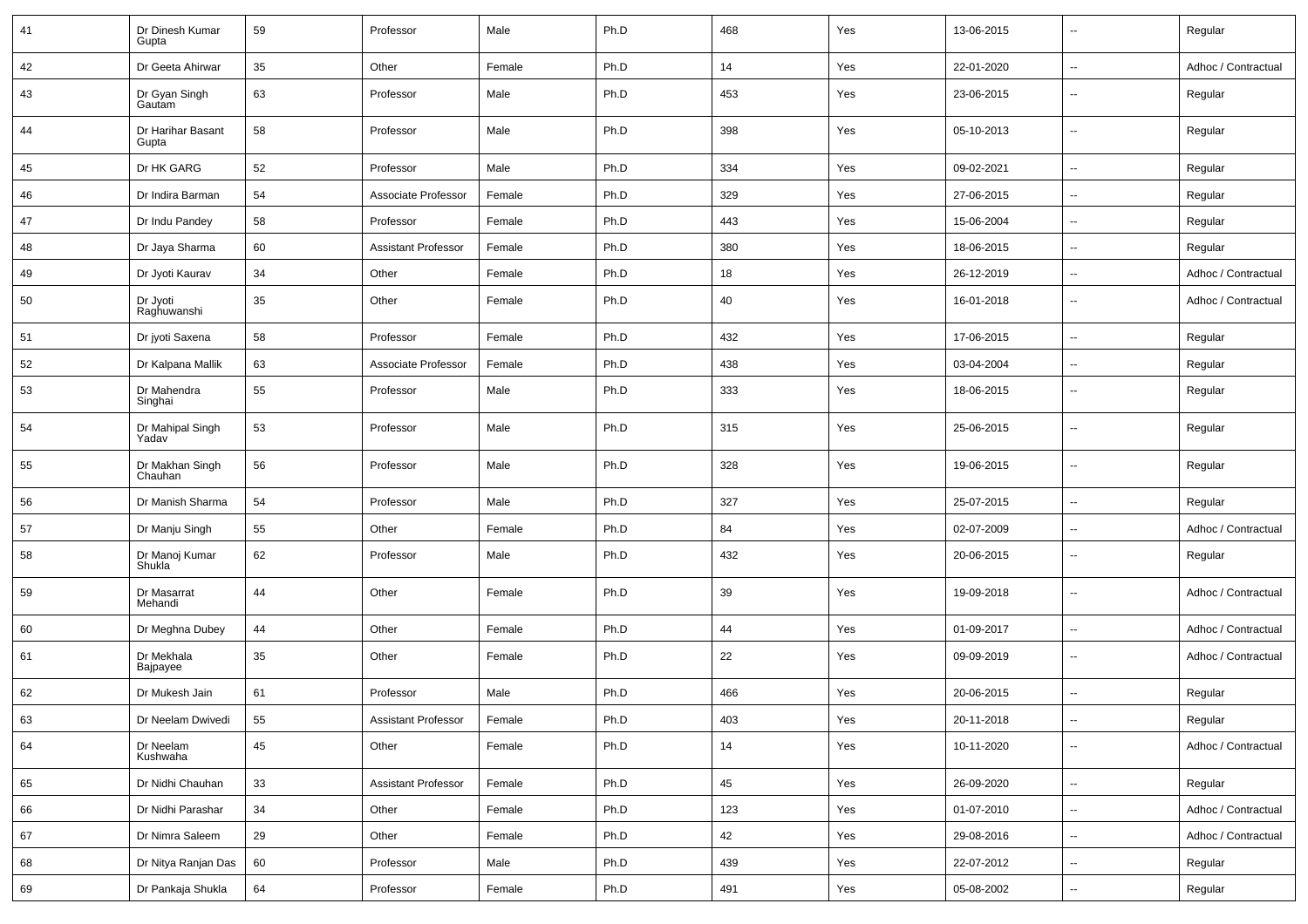| 70 | Dr Panna Lal<br>Sanodiya             | 60 | Professor                  | Male   | Ph.D | 406            | Yes | 11-06-2011 | ۰.                       | Regular             |
|----|--------------------------------------|----|----------------------------|--------|------|----------------|-----|------------|--------------------------|---------------------|
| 71 | Dr Pragyesh Kumar<br>Agrawal         | 50 | Professor                  | Male   | Ph.D | 330            | Yes | 05-08-2021 | $\overline{a}$           | Regular             |
| 72 | Dr Pratima Sharma                    | 42 | Other                      | Female | Ph.D | 61             | Yes | 14-07-2014 | --                       | Adhoc / Contractual |
| 73 | Dr Preeti Mishra                     | 53 | Professor                  | Female | Ph.D | 325            | Yes | 01-02-2012 | --                       | Regular             |
| 74 | Dr Preeti Otle                       | 31 | Other                      | Female | Ph.D | 13             | Yes | 09-11-2020 | $\overline{a}$           | Adhoc / Contractual |
| 75 | Dr Priya Chaudhary                   | 36 | Other                      | Female | Ph.D | 81             | Yes | 04-01-2010 | ۰.                       | Adhoc / Contractual |
| 76 | Dr Priyanka Mishra                   | 34 | Other                      | Female | Ph.D | $\overline{7}$ | Yes | 16-12-2020 | $\overline{a}$           | Adhoc / Contractual |
| 77 | Dr Pushpa<br>Moolchandani<br>Rawtani | 51 | Professor                  | Female | Ph.D | 333            | Yes | 17-06-2015 | $\overline{a}$           | Regular             |
| 78 | Dr Rachana Singh<br>Thakur           | 41 | <b>Assistant Professor</b> | Female | Ph.D | $\sqrt{5}$     | Yes | 09-03-2021 | $\overline{a}$           | Regular             |
| 79 | Dr Rajendra Prasad<br>Pawar          | 31 | Other                      | Male   | Ph.D | 25             | Yes | 26-02-2019 | $\overline{a}$           | Adhoc / Contractual |
| 80 | Dr Rajshree Shastri                  | 62 | Professor                  | Female | Ph.D | 468            | Yes | 28-10-2014 | u.                       | Regular             |
| 81 | Dr Ram Krishna<br>Shrivastava        | 54 | Professor                  | Male   | Ph.D | 321            | Yes | 01-07-2015 | $\overline{a}$           | Regular             |
| 82 | Dr Ramanuj<br>Raghuwanshi            | 33 | Other                      | Male   | Ph.D | 29             | Yes | 12-09-2019 | $\overline{a}$           | Adhoc / Contractual |
| 83 | Dr Ranjana Verma                     | 60 | Professor                  | Female | Ph.D | 459            | Yes | 19-03-2019 | $\overline{a}$           | Regular             |
| 84 | Dr Renu Jain                         | 58 | Professor                  | Female | Ph.D | 336            | Yes | 17-06-2015 | --                       | Regular             |
| 85 | Dr Reshma Qureshi                    | 37 | Other                      | Female | Ph.D | 43             | Yes | 16-09-2016 | $\overline{a}$           | Regular             |
| 86 | Dr Ruchi Singh                       | 39 | Other                      | Female | Ph.D | 33             | Yes | 14-01-2020 | u.                       | Adhoc / Contractual |
| 87 | Dr Ruchira<br>Chaudhary              | 60 | Professor                  | Female | Ph.D | 393            | Yes | 28-09-2021 | ۰.                       | Regular             |
| 88 | Dr S S Vijayvargiya                  | 61 | Professor                  | Male   | Ph.D | 492            | Yes | 07-08-1995 | $\overline{a}$           | Regular             |
| 89 | Dr Sabhakant<br>Dwivedi              | 54 | Associate Professor        | Male   | Ph.D | 332            | Yes | 17-09-2013 | $\overline{a}$           | Regular             |
| 90 | Dr Sadhana Pandey                    | 54 | Professor                  | Female | Ph.D | 386            | Yes | 17-06-2015 | $\overline{a}$           | Regular             |
| 91 | Dr Sandeepa<br>Kalbhore              | 44 | Other                      | Female | Ph.D | 34             | Yes | 01-01-2019 | $\overline{a}$           | Adhoc / Contractual |
| 92 | Dr Sandhya Prasad                    | 63 | Professor                  | Female | Ph.D | 384            | Yes | 06-06-2016 | Ξ.                       | Regular             |
| 93 | Dr Sandhya Trivedi                   | 58 | Professor                  | Female | Ph.D | 440            | Yes | 17-06-2015 | $\overline{\phantom{a}}$ | Regular             |
| 94 | Dr Santosh Kumar<br>Jain             | 54 | Associate Professor        | Male   | Ph.D | 334            | Yes | 17-06-2015 | Ξ.                       | Regular             |
| 95 | Dr Sarita Sharma                     | 43 | Other                      | Female | Ph.D | 109            | Yes | 01-09-2017 | $\sim$                   | Adhoc / Contractual |
| 96 | Dr Satya Deo Mishra                  | 63 | Professor                  | Male   | Ph.D | 492            | Yes | 02-07-2021 | Ξ.                       | Regular             |
| 97 | Dr Seeme Mahmood                     | 55 | Associate Professor        | Female | Ph.D | 330            | Yes | 08-09-2006 | --                       | Regular             |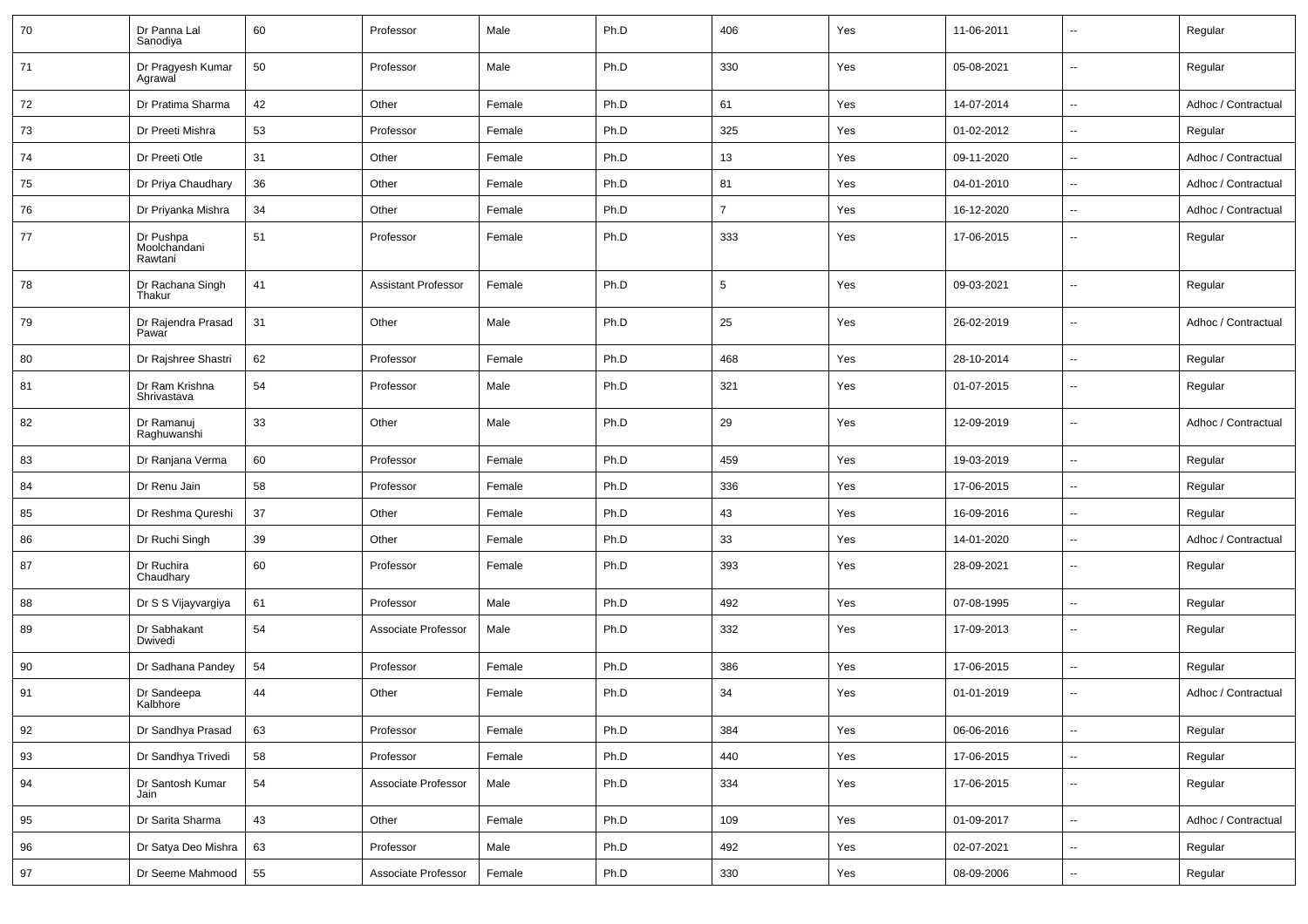| 98  | Dr Shailja Dubey                | 59 | Professor                  | Female | Ph.D       | 456            | Yes | 18-06-2015 | $\mathbf{u}$             | Regular             |
|-----|---------------------------------|----|----------------------------|--------|------------|----------------|-----|------------|--------------------------|---------------------|
| 99  | Dr Shalini Singh<br>Baghel      | 42 | Other                      | Female | Ph.D       | 58             | Yes | 29-08-2016 | $\mathbf{u}$             | Adhoc / Contractual |
| 100 | Dr Shameen Naqvi                | 62 | Other                      | Male   | Ph.D       | 33             | Yes | 21-08-2018 | $\overline{\phantom{a}}$ | Adhoc / Contractual |
| 101 | Dr Sharda Gangwar               | 52 | Professor                  | Female | Ph.D       | 324            | Yes | 16-09-2003 | $\overline{\phantom{a}}$ | Regular             |
| 102 | Dr Shikha Vaidya                | 32 | Other                      | Female | Ph.D       | 45             | Yes | 01-09-2017 | $\mathbf{u}$             | Adhoc / Contractual |
| 103 | Dr Shirish Kumar<br>Joshi       | 61 | Professor                  | Male   | Ph.D       | 465            | Yes | 17-09-2013 | $\overline{\phantom{a}}$ | Regular             |
| 104 | Dr Shiromani<br>Chauhan         | 39 | Other                      | Female | Ph.D       | 20             | Yes | 19-11-2020 | $\overline{\phantom{a}}$ | Adhoc / Contractual |
| 105 | Dr Shreeja Tripathi<br>Sharma   | 38 | <b>Assistant Professor</b> | Female | Ph.D       | 24             | Yes | 24-09-2020 | $\overline{\phantom{a}}$ | Regular             |
| 106 | Dr Shubhda Diwan                | 44 | Other                      | Female | Ph.D       | 33             | Yes | 05-01-2018 | $\overline{\phantom{a}}$ | Adhoc / Contractual |
| 107 | Dr Smita Jain                   | 53 | Professor                  | Female | Ph.D       | 336            | Yes | 07-10-2017 | $\overline{\phantom{a}}$ | Regular             |
| 108 | Dr Smita Nair                   | 41 | Other                      | Female | Ph.D       | 105            | Yes | 01-07-2004 | $\overline{\phantom{a}}$ | Adhoc / Contractual |
| 109 | Dr Sonam Goyal                  | 33 | Other                      | Female | Ph.D       | 18             | Yes | 26-12-2019 | $\overline{\phantom{a}}$ | Adhoc / Contractual |
| 110 | Dr Subhra Suhaney               | 37 | Other                      | Female | Ph.D       | $\mathbf{1}$   | Yes | 07-10-2021 | $\overline{\phantom{a}}$ | Adhoc / Contractual |
| 111 | Dr Sudhir Jain                  | 58 | Professor                  | Male   | Ph.D       | 402            | Yes | 01-10-2018 | $\overline{\phantom{a}}$ | Regular             |
| 112 | Dr Sunil Mishra                 | 60 | Professor                  | Male   | Ph.D       | 426            | Yes | 01-12-2012 | $\overline{\phantom{a}}$ | Regular             |
| 113 | Dr Surabhi Garde                | 60 | Associate Professor        | Female | Ph.D       | 414            | Yes | 19-08-2021 | $\overline{\phantom{a}}$ | Regular             |
| 114 | Dr Swami Swaroop<br>Shrivasatav | 53 | Professor                  | Male   | Ph.D       | 324            | Yes | 22-06-2015 | $\sim$                   | Regular             |
| 115 | Dr Uday Kumar<br>Gupta          | 43 | Other                      | Male   | Ph.D       | 209            | Yes | 18-09-2017 | $\sim$                   | Adhoc / Contractual |
| 116 | Dr Usha kahol                   | 60 | Professor                  | Female | Ph.D       | 446            | Yes | 16-07-2012 | $\overline{\phantom{a}}$ | Regular             |
| 117 | Dr Vijay Shanker Rai            | 57 | Other                      | Male   | Ph.D       | 330            | Yes | 16-06-2015 | $\overline{\phantom{a}}$ | Regular             |
| 118 | Dr Vinod Kumar<br>Shukla        | 63 | Professor                  | Male   | Ph.D       | 492            | Yes | 30-12-2015 | $\overline{\phantom{a}}$ | Regular             |
| 119 | Dr Yasmeen Bano                 | 37 | Other                      | Female | Ph.D       | 51             | Yes | 29-08-2016 | $\overline{\phantom{a}}$ | Adhoc / Contractual |
| 120 | Ekta Goswami                    | 34 | Other                      | Female | <b>NET</b> | 41             | Yes | 01-02-2018 | ۰.                       | Adhoc / Contractual |
| 121 | Govind Prasad<br>Mahle          | 36 | Other                      | Male   | <b>NET</b> |                | Yes | 11-10-2021 | $\overline{\phantom{a}}$ | Adhoc / Contractual |
| 122 | <b>Gurpreet Kaur</b>            | 25 | Other                      | Female | <b>NET</b> | 16             | Yes | 08-01-2020 | $\overline{\phantom{a}}$ | Adhoc / Contractual |
| 123 | <b>Hariom Tiwari</b>            | 23 | Other                      | Male   | <b>NET</b> | $\mathbf{1}$   | Yes | 14-10-2021 | $\overline{\phantom{a}}$ | Adhoc / Contractual |
| 124 | Harsh Verma                     | 29 | Other                      | Male   | M.Sc.      | 64             | Yes | 10-09-2016 | $\overline{\phantom{a}}$ | Adhoc / Contractual |
| 125 | Hemlata Dhoke                   | 28 | Other                      | Female | SET        | $\overline{7}$ | Yes | 04-11-2020 | $\overline{\phantom{a}}$ | Adhoc / Contractual |
| 126 | Hempushpa<br>Manderia           | 27 | Other                      | Female | <b>NET</b> | 8              | Yes | 03-11-2020 | $\overline{\phantom{a}}$ | Adhoc / Contractual |
| 127 | Iti Shukla                      | 28 | Other                      | Female | <b>NET</b> | 13             | Yes | 03-11-2020 | $\overline{\phantom{a}}$ | Adhoc / Contractual |